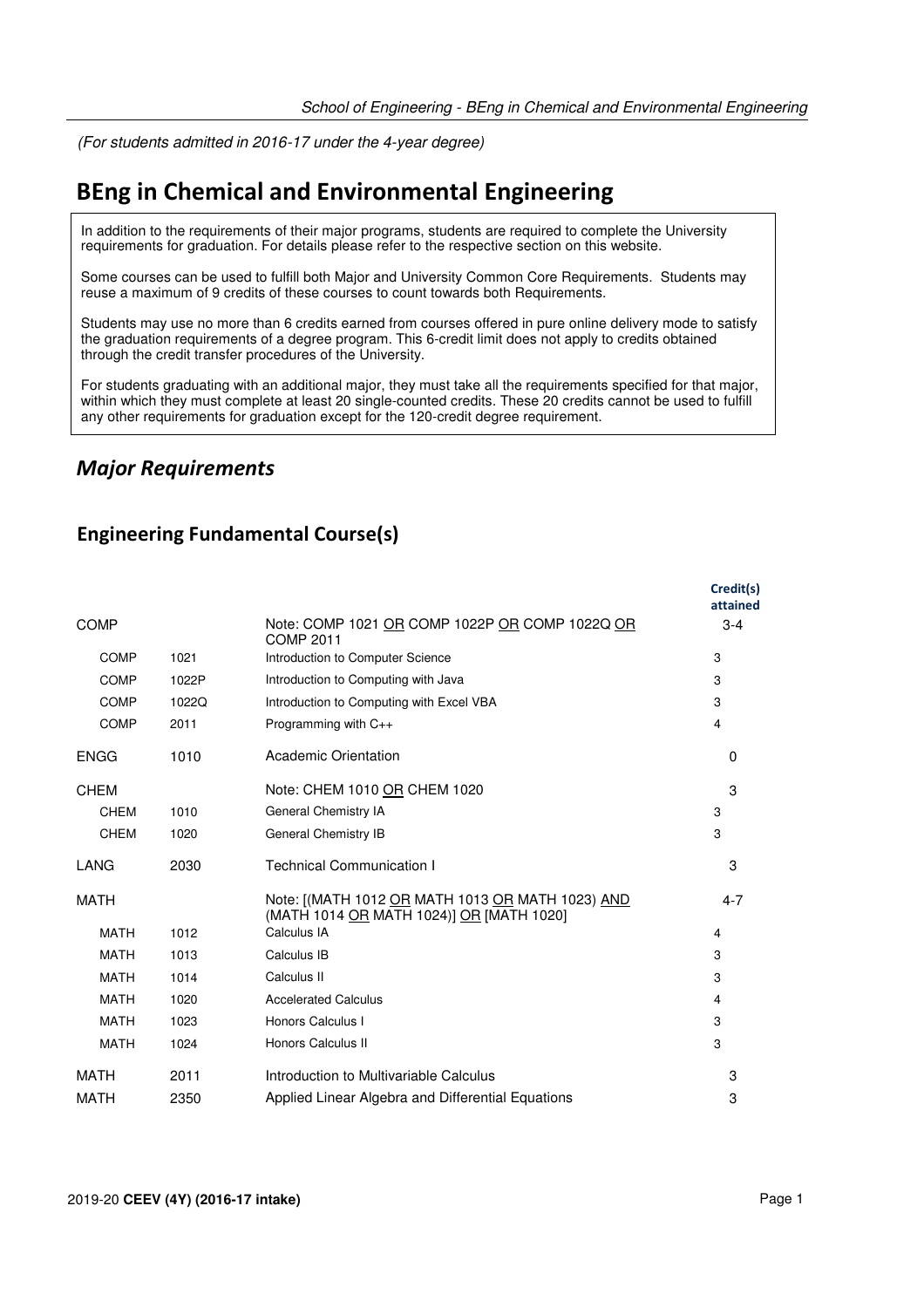| <b>PHYS</b> |      | Note: PHYS 1112 OR PHYS 1312                                                                                                                                             | 3       |
|-------------|------|--------------------------------------------------------------------------------------------------------------------------------------------------------------------------|---------|
| <b>PHYS</b> | 1112 | General Physics I with Calculus                                                                                                                                          | 3       |
| <b>PHYS</b> | 1312 | Honors General Physics I                                                                                                                                                 | 3       |
| <b>SENG</b> |      | Engineering Introduction course (If the students take an<br>introduction course included in their major, this course can be<br>counted towards their major requirement.) | $3 - 4$ |
| <b>CENG</b> | 1000 | Introduction to Chemical and Biological Engineering                                                                                                                      | 3       |
| <b>CIVL</b> | 1100 | Discovering Civil and Environmental Engineering                                                                                                                          | 3       |
| <b>COMP</b> | 1021 | Introduction to Computer Science                                                                                                                                         | 3       |
| <b>ELEC</b> | 1100 | Introduction to Electro-Robot Design                                                                                                                                     | 4       |
| <b>ELEC</b> | 1200 | A System View of Communications: from Signals to Packets                                                                                                                 | 4       |
| <b>IEDA</b> | 2010 | Industrial Engineering and Decision Analytics                                                                                                                            | 3       |
| <b>IEDA</b> | 2200 | <b>Engineering Management</b>                                                                                                                                            | 3       |
| <b>MECH</b> | 1901 | <b>Automotive Engineering</b>                                                                                                                                            | 3       |
| <b>MECH</b> | 1902 | Energy Systems in a Sustainable World                                                                                                                                    | 3       |
| <b>MECH</b> | 1905 | <b>Buildings for Contemporary Living</b>                                                                                                                                 | 3       |
| <b>MECH</b> | 1906 | Mechanical Engineering for Modern Life                                                                                                                                   | 3       |

## **Required Course(s)**

|                  |      |                                                        | Credit(s)<br>attained |
|------------------|------|--------------------------------------------------------|-----------------------|
| <b>CENG/BIEN</b> |      | Note: CENG 1000 OR BIEN 1010                           | 3                     |
| <b>CENG</b>      | 1000 | Introduction to Chemical and Biological Engineering    | 3                     |
| <b>BIEN</b>      | 1010 | Introduction to Biomedical Engineering                 | 3                     |
| <b>CENG</b>      | 1010 | Academic and Professional Development I                | $\Omega$              |
| <b>CENG</b>      | 1700 | Introduction to Environmental Engineering              | 3                     |
| <b>CENG</b>      | 1980 | <b>Industrial Training</b>                             | $\Omega$              |
| <b>CENG</b>      | 2110 | <b>Process and Product Design Principles</b>           | 3                     |
| <b>CENG</b>      | 2210 | Chemical and Biological Engineering Thermodynamics     | 3                     |
| <b>CENG</b>      | 2220 | <b>Process Fluid Mechanics</b>                         | 3                     |
| <b>CENG</b>      | 3110 | Process Dynamics and Control                           | 3                     |
| <b>CENG</b>      | 3120 | Process Design and Integration                         | 3                     |
| <b>CENG</b>      | 3210 | <b>Separation Processes</b>                            | 3                     |
| <b>CENG</b>      | 3220 | <b>Heat and Mass Transfer</b>                          | 3                     |
| <b>CENG</b>      | 3230 | Chemical and Biological Reaction Engineering           | 3                     |
| <b>CENG</b>      | 3950 | Chemical and Environmental Engineering Laboratory      | 4                     |
| <b>CENG</b>      | 4710 | <b>Environmental Control</b>                           | 3                     |
| <b>CENG</b>      | 4720 | Environmental Impact Assessment and Management Systems | 3                     |
| <b>CENG</b>      |      | Note: CENG 4920 OR CENG 4930 OR CENG 4940              | 6                     |
| <b>CENG</b>      | 4920 | Chemical Engineering Capstone Design                   | 6                     |
| <b>CENG</b>      | 4930 | <b>Chemical Engineering Thesis Research</b>            | 6                     |
| <b>CENG</b>      | 4940 | Chemical Engineering Industrial Project                | 6                     |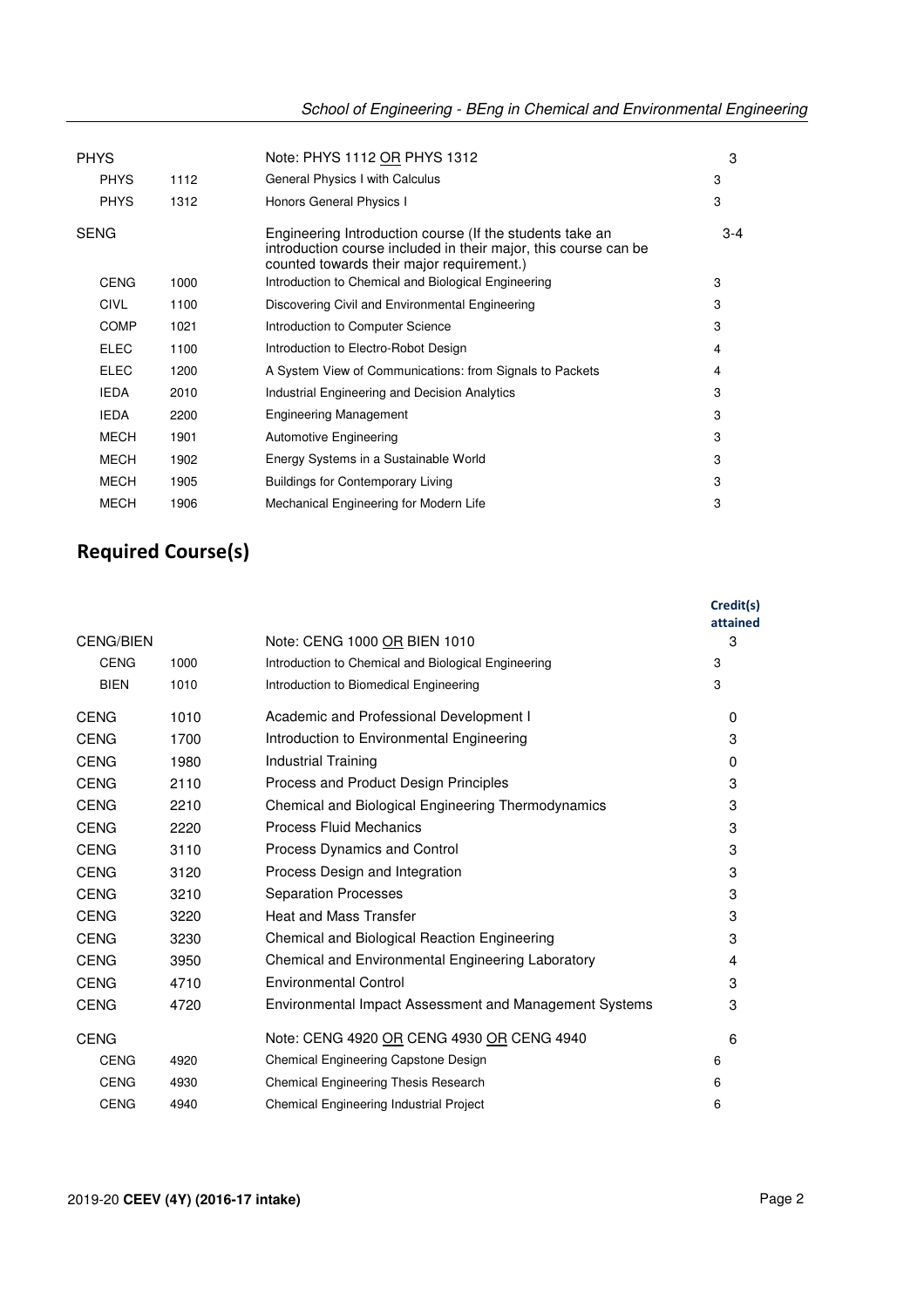| <b>BIEN/LIFS</b> |      | Note: BIEN 2610 OR LIFS 1901 OR LIFS 1902 OR LIFS 2040<br><b>OR LIFS 2210</b> | 3            |
|------------------|------|-------------------------------------------------------------------------------|--------------|
| <b>BIEN</b>      | 2610 | <b>Chemical Biology for Engineers</b>                                         | 3            |
| <b>LIFS</b>      | 1901 | General Biology I                                                             | 3            |
| <b>LIFS</b>      | 1902 | General Biology II                                                            | 3            |
| <b>LIFS</b>      | 2040 | Cell Biology                                                                  | 3            |
| <b>LIFS</b>      | 2210 | Biochemistry I                                                                | 3            |
| <b>ENGG</b>      | 2010 | <b>Engineering Seminar Series</b>                                             | <sup>0</sup> |
| <b>CHEM</b>      | 1050 | Laboratory for General Chemistry I                                            |              |
| <b>CHEM</b>      | 2111 | <b>Fundamentals of Organic Chemistry</b>                                      | 3            |
| <b>CHEM</b>      |      | Note: CHEM 2155 OR CHEM 2355                                                  |              |
| <b>CHEM</b>      | 2155 | Fundamental Organic Chemistry Laboratory                                      |              |
| <b>CHEM</b>      | 2355 | <b>Fundamental Analytical Chemistry Laboratory</b>                            |              |
| <b>CHEM</b>      | 2311 | <b>Analytical Chemistry</b>                                                   | 3            |
| LANG             | 4035 | Technical Communication II for Chemical and Biological<br>Engineering         | 3            |

# **Elective(s)**

|                           |      |                                                                   | <b>Minimum</b><br>credit(s)<br>required |
|---------------------------|------|-------------------------------------------------------------------|-----------------------------------------|
| SENG/SSCI/<br><b>ENVR</b> |      | CEEV Depth Elective (1 course from the specified elective list)   | 3                                       |
| <b>CENG</b>               | 4130 | <b>Plant Design and Economics</b>                                 | 3                                       |
| <b>CENG</b>               | 4140 | Energy Resources, Conversions and Technologies                    | 3                                       |
| <b>CENG</b>               | 4150 | Product and Process Design in Chemical and Biological Engineering | 3                                       |
| <b>CIVL</b>               | 3420 | Water and Wastewater Engineering                                  | 3                                       |
| <b>CIVL</b>               | 4470 | Air Quality Control and Management                                | 3                                       |
| <b>CHEM</b>               | 4310 | <b>Environmental Chemistry</b>                                    | 3                                       |
| <b>CHEM</b>               | 4320 | <b>Environmental Analytical Chemistry</b>                         | 3                                       |
| <b>ENVR</b>               | 3110 | Sustainable Development                                           | 3                                       |
| <b>ENVR</b>               | 3210 | <b>Environmental Technology</b>                                   | 3                                       |
| <b>ENVR</b>               | 3220 | Energy Resources and Usage                                        | 3                                       |
| <b>ENVR</b>               | 3310 | <b>Green Business Strategy</b>                                    | 3                                       |
| <b>ENVR</b>               | 3410 | Economics for Environmental Policy and Management                 | 3                                       |
| <b>ENVS</b>               | 2003 | Introduction to Atmospheric Science                               | 3                                       |
|                           |      |                                                                   |                                         |